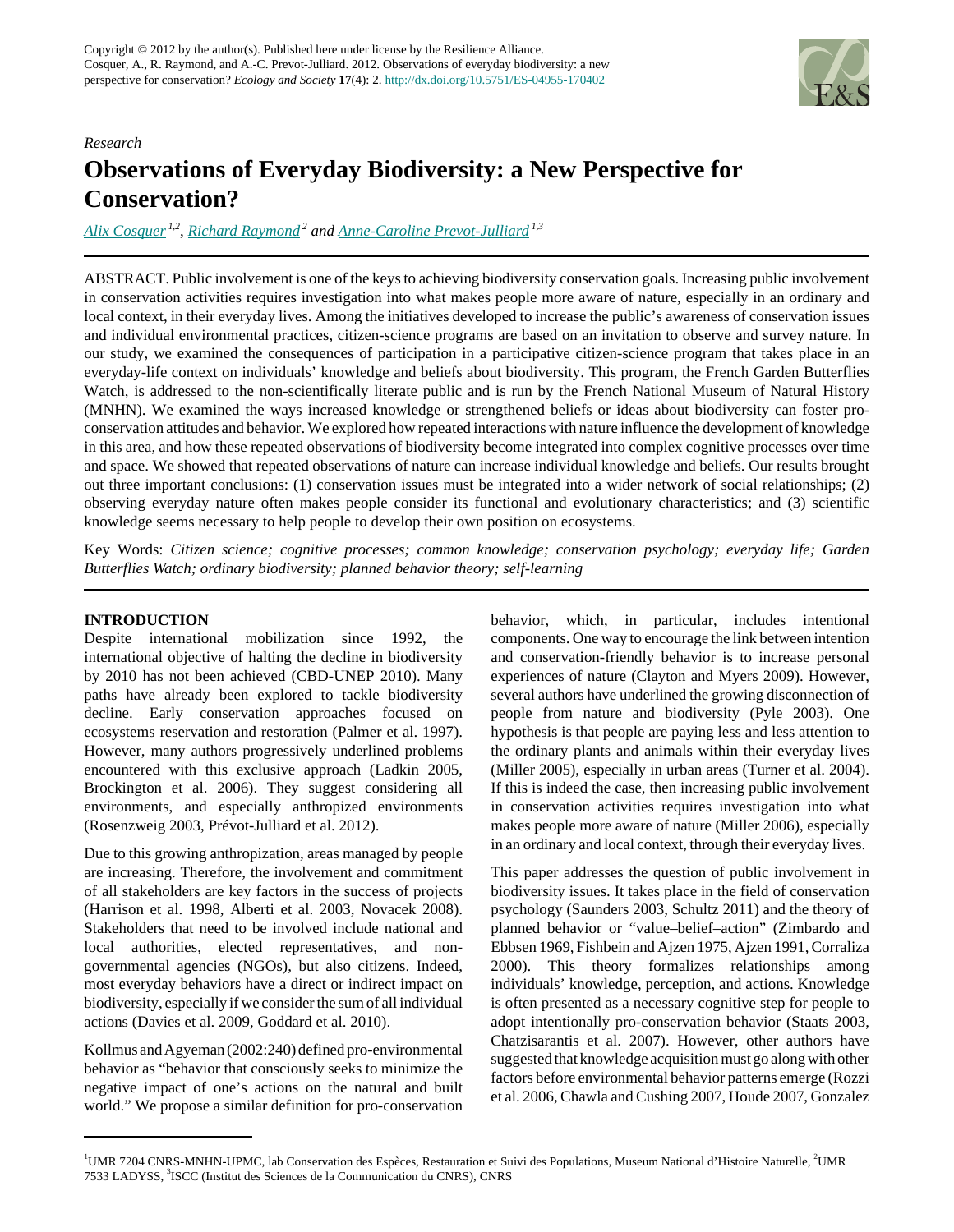et al. 2009). These factors can be ethical (Hines et al. 1986, Callicott 1999), emotional (Pooley and O'Connor 2000, Brady 2003, Selman et al. 2010), practical (Pruneau et al. 2000, Millennium Ecosystem Assessment 2005), or contextual (Blake 2001, Enserink et al. 2007, Dolnicar and Gruen 2009).

Many initiatives have already been developed to increase the public's awareness of conservation issues and environmental practices, especially by seeking to increase knowledge about biodiversity (Evely et al. 2011). Among these initiatives, participatory approaches combine the contribution of knowledge (brought by scientific discourses and environmental observations) with the consideration of individuals' personal beliefs and attitudes, in specific contexts (Kelsey 2003). Among them, citizen-science programs are based on an invitation to observe and survey nature (Cooper et al. 2007).

In citizen-science programs, the public collects information that will be used by scientists to study the dynamics of biodiversity (Evans et al. 2005, Schwartz 2006, Schmeller et al. 2009).The first objective of these biodiversity observations is data collection: public participation enables collection of copious data across large spatial and temporal scales. The second objective is public education (Brewer 2006, Couvet et al. 2008), aimed at increasing scientific literacy and individuals' participation in biodiversity conservation. Public education is perceived as a necessary step for the implementation of individual actions toward biodiversity (Hungerford and Volk 1990). However, if collected data on biodiversity are indeed used for scientific purposes (e.g., Bergerot et al. 2010a, b), the educational dimension of these observations is still largely unexplored (but see, e.g., Brossard et al. 2005). Moreover, claimed education objectives concern "science education" (Cooper et al. 2007, Bonney et al. 2009a, b), i.e., the increase of scientific knowledge. Little is said about the place of empirical and local knowledge of volunteers about biodiversity and about the evolution of all these kinds of knowledge during the participatory process.

The development of a citizen-science project requires an attentive design (Bonney et al. 2009b), which depends on the pursued objectives, i.e., scientific data gathering and public education. The different types of citizen-science programs can be analyzed through different related typologies (Danielsen et al. 2010). The first one is the degree of public involvement from data collecting to a collaboratively generated definition of the scientific question—(Cooper et al. 2007, Bonney et al. 2009a). The second is related to the participants' level of scientific literacy: we define the literate public as people possessing an established knowledge regarding biodiversity. Conversely, we define the non-literate (or lay) public as people with no previous naturalist knowledge. A third, less implemented, typology could refer to the observation context: surveys can take place in a specific, extraordinary context (that is, volunteer conservation programs), where participants sometimes travel abroad to participate for a pre-defined duration, or in an ordinary context, where surveys take place in a familiar environment, in an everyday life context.

In a local observation context, we argue that immediate and repeated exposure to nature and the outdoor environment is important in the acquisition of different types of knowledge. Indeed, contact with the natural environment could enable participants to confront their beliefs and knowledge with the external reality. The repetition of this immediate experience may help confirm, invalidate, or anchor some of these beliefs.

The fact that public participation takes place in an everyday life environment (i.e., ordinary, familiar, sometimes private), in which people have habits and are used to act, may reinforce the feeling of an ordinary observation and action and leaves a place for a very personal construction of knowledge. The familiar setting where initiatives take place may contribute to the interaction with individuals' everyday preoccupations, such as quality of life, consumption choices, etc. (Brechin and Kempton 1994). Within individuals' perceptions, potential emotional and contextual aspects may interact with scientific knowledge (see Stern 2000, Sturgis and Allum 2004).

We examined the consequences of individuals' engagement in a citizen-science program (described as "contributory"— Bonney 2009a—and developed with a lay public in mind) that takes place in an everyday life context. This program is the French Garden Butterflies Watch, run by the French Museum of Natural History (MNHN) and the NGO Noé-Conservation since 2006 ([http://opj.mnhn.fr/\)](http://opj.mnhn.fr/).

We focused on individuals' biodiversity knowledge and awareness: we looked into the conditions that foster the acquisition of individual knowledge and awareness relating to biodiversity. We defined knowledge more widely than scientific knowledge, including beliefs and ideas as well. We explored how repeated interactions with nature influence the ways in which this knowledge is disseminated and evolves.

We raised the following question: what influence do biodiversity observations fostered by citizen-science programs have on development of knowledge or beliefs about biodiversity? We explored this question at the individual and interpersonal level, at a local scale.

# **MATERIAL AND METHODS**

# **Garden Butterflies Watch**

In this program, garden owners are invited to identify and count butterflies in their gardens to supply a national database that supports scientific research. The protocol is deliberately very simple: observers are asked to identify and count the butterflies they see in their gardens and to indicate, for each month, the maximum number of individuals of each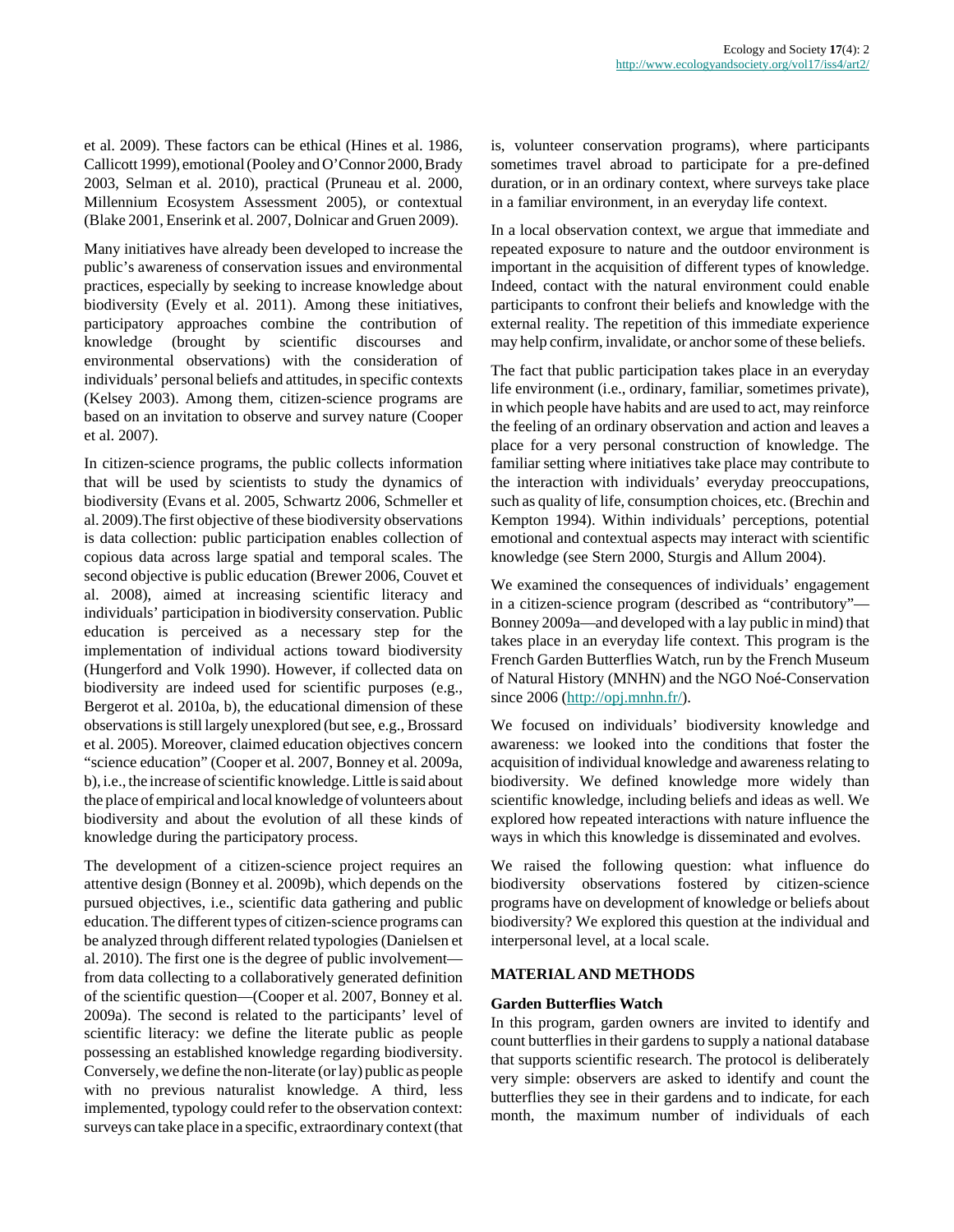morphospecies they have observed simultaneously. The annual sampling season runs from March to October.

This program has some 3,500 to 4,000 participants every year. Noé-Conservation uses various tools to run the observers' network, some directly connected with butterfly counting (guide to identification of butterfly morphospecies, monthly count sheets), others concerning butterfly-friendly gardening (website, monthly newsletter), and an online forum where butterfly watchers can share their experiences.

Participation in the program is entirely voluntary. Observations are anonymous and contributors identified only by an email address and the location of their observation site. Participants are free to decide when and for how long they will proceed with their observations. The program encourages regular and repeated observation. Except for the butterfly identification guide and the monthly count sheets, there is no interaction between the observers and any reputedly better qualified authority. Finally, the observations take place in a private and familiar setting. All these features could potentially turn the Garden Butterflies Watch into a selflearning protocol that operates in addition to the educational content brought by the program. Indeed, if the protocol of observation is common for all participants (i.e., watching butterflies in the garden), individual consequences are different for each one. We chose to focus on these consequences.

#### **Method**

We used a classic anthropological approach (Goffman 1967) to analyze the consequences, for the butterfly watchers, of their participation through face-to-face interviews and observations of their gardens. To allow for the potential influence of human density and climatic conditions on their gardening practices, personal representations, and attentiveness to nature, we chose three contrasting areas for our investigations (Fig. 1): Ile-de-France (the greater Paris area: temperate climate, very high population density), the Mediterranean coast (Mediterranean climate, medium population density), and Brittany (oceanic climate, low population density).

The interviews took place from May to August 2009. Thirty individuals or families participating in the Garden Butterflies Watch were interviewed (respectively 12, 10, and 8 in the three regions listed above). Participants were contacted by email, regarding their area of participation. We selected those who were first to respond for the interviews. Respondents were divided into three main profiles: retired people (over 60 yrs old,  $n = 5$ ), couples/adult with children  $(n = 21)$ , and working people without children  $(n = 4)$ . Their occupational categories varied, and most had completed some higher education (Table 1).





**Table 1.** Interviewees' educational and socioeconomic profiles.

| Education                        |   | Social and Economic Situation  |    |
|----------------------------------|---|--------------------------------|----|
| A Level (high school equivalent) |   | 4 Executive                    |    |
| Undergraduate degree             |   | Employee                       |    |
| Master's degree                  |   | 10 Small business/Entrepreneur | っ  |
| Doctorate                        | 3 | Retired                        |    |
| <b>Not Stated</b>                |   | 4 No professional occupation   | 3  |
|                                  |   | Other                          |    |
| Total                            |   | 30 Total                       | 30 |

About one-third  $(n = 12)$  of the respondents had environment or nature-related jobs. Twenty-one had joined the program from the start, 4 yrs before, and nine had been taking part for 3 yrs. They did not always participate on a regular basis.

The interviews were conducted by a single person in accordance with the comprehensive interview method described and theorized by Kaufmann (2008). The thematic guidelines we used to structure the interviews are given in Appendix 1.

The interviews lasted 1 h 30 min on average (40 min–3h30). Most of them  $(n = 24)$  took place in the respondents' houses. in the living room or in the garden. These interviews included, at a minimum, a tour of the garden. Two interviews were conducted on a café terrace close to the respondents' homes, three at the respondents' work places, and one in a public park near the respondent's workplace.

All interviews were recorded and transcribed. After 30 interviews, we reached saturation as the last interviews did not contribute to discovering anything new (Strauss 1987). We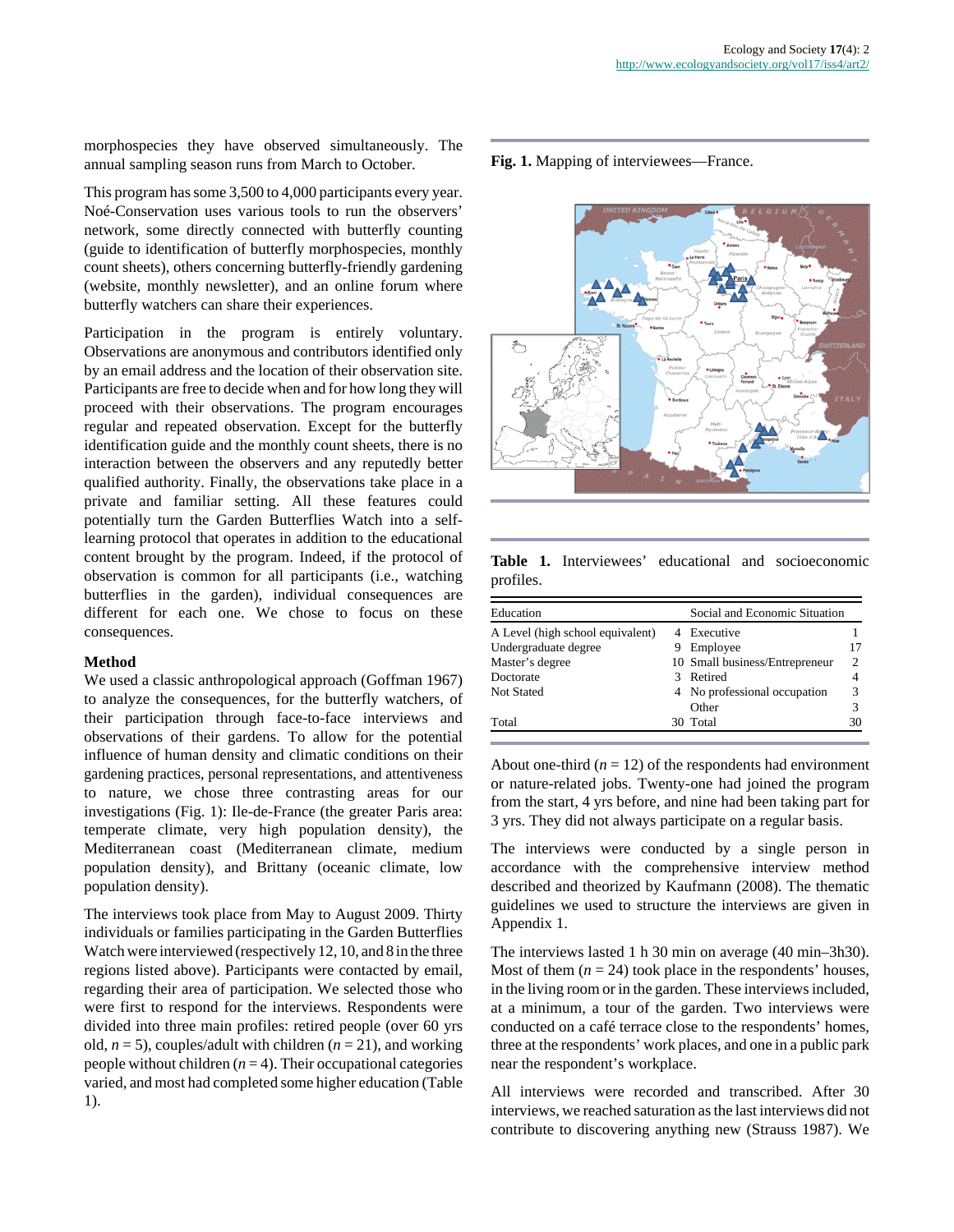used grounded theory to analyze the collected data (Glazer 1992, Charmaz 2006): from the interviews, we identified core variables and coded them. General patterns were then inferred from the comparison of individual interviews; the number of concerned people for these general patterns was specified (*n*  $=$  "x"), and we chose representative quotes to highlight each specific result.

# **RESULTS**

# **Involvement in the Garden Butterflies Watch**

All respondents showed a general interest in environmental matters, but not particularly in biodiversity. Their definitions of the environment included both natural and social aspects.

The Garden Butterflies Watch is an open-access program available on the Internet. Participation in the program could, therefore, have followed a process specific to each individual navigating on the Web. In fact, their participation in the program started through different social networks, mostly structured by the popular media: press media (unspecified media  $n = 19$ , audio press  $n = 1$ , online press  $n = 3$ ), professional networks  $(n = 4)$ , and social networks  $(n = 3)$ . Only six people learned about the program through a nature- or biodiversityconnected network. Therefore, wanting to participate seemed to be connected more with positive and appealing values (fun, discovery, contribution to science) than with conservation.

This interpretation is borne out by two factual observations. First, most respondents  $(n = 24)$  stated they had little or very little competence as naturalists when they began to participate. Only one had any previous knowledge of butterflies. Their observation of butterflies, at the morphospecies level, began with their participation in the program. Second, many respondents  $(n = 23)$  were only involved in this particular citizen-science program. For the others, the Garden Butterflies Watch was the first citizen-science program they had become involved in.

The confidence people said they had in the MNHN seemed to contribute to their willingness to participate in the program (*n* = 12). They recognized two areas of competence at the MNHN: its naturalist and scientific qualifications and its operating proficiency. Their involvement rests to some extent on their pride in contributing at their own individual level to a largescale scientific program conducted by the MNHN, i.e., to something that goes beyond their individual interest. Participation thus seems connected with trust in science and positive values (e.g., quote 1).

# **Quote 1**

*I've always been interested in science. Here, well... it's a really modest contribution, but the idea that you can participate without having any scientific qualifications is precisely what I like...*

(Man, forties, Ile-de-France, married, children, building contractor)

Personal engagement in the Garden Butterflies Watch can be formalized as a cognitive process that reaches beyond the individual to become social and cultural as well.

# **Consequences for Observers of their Participation in the Garden Butterflies Watch**

Participating in the Garden Butterflies Watch, specifically in repeated observations of garden butterflies, had many consequences for the respondents. We identified three main non-exclusive consequences that concern a large number of participants: (1) increased attentiveness to and knowledge of butterflies  $(n = 29)$ ; (2) increased awareness of the ecological functioning of the immediate environment  $(n = 29)$ ; (3) discovering possibilities for situating oneself in relation to this environment ( $n = 28$ ).

First, they began to look at garden butterflies in their daily lives. Most had little naturalist knowledge (especially about butterflies,  $n = 29$ ) and were unaware of biodiversity when they began to participate in the program (e.g., quote 2).

# **Quote 2**

*I come from a nearby village where people don't give a damn about nature. That's how I was raised. We destroyed things, people hunted. We destroyed without any sort of restriction and the habit stayed. Even I had it: all right, I have to prune the bushes, mow the grass, kill things, etc. Even insects, I mean everything.*

(Man, fifties, Mediterranean coast, married, municipal employee)

To become an observer, people have to see and count butterflies. Butterflies that people used to notice without being particularly interested are now given real attention. This attentiveness was new to many observers we met  $(n = 29)$ , who discovered their number and their diversity (e.g., quote 3).

# **Quote 3**

*From the moment I started to watch butterflies, I was learning, getting to know them and it's true, I didn't know there was such diversity. And I think this is an extraordinary experience.*

(Woman, fifties, Ile-de-France, married, children, no professional occupation)

It seems from our interviews that observing butterflies and identifying the different categories creates a self-perpetuating cycle: the better the observers are able to recognize different butterflies, the more they pay attention to them, which in turn improves their ability to recognize them (e.g., quote 4)...

#### **Quote 4**

*We realized that we used to see butterflies, but not watch them, (...) they were part of the surroundings. And then we started to observe, we kept trying, it became a game. At the beginning, it was a bit difficult, we bought easy books (...). And it turned*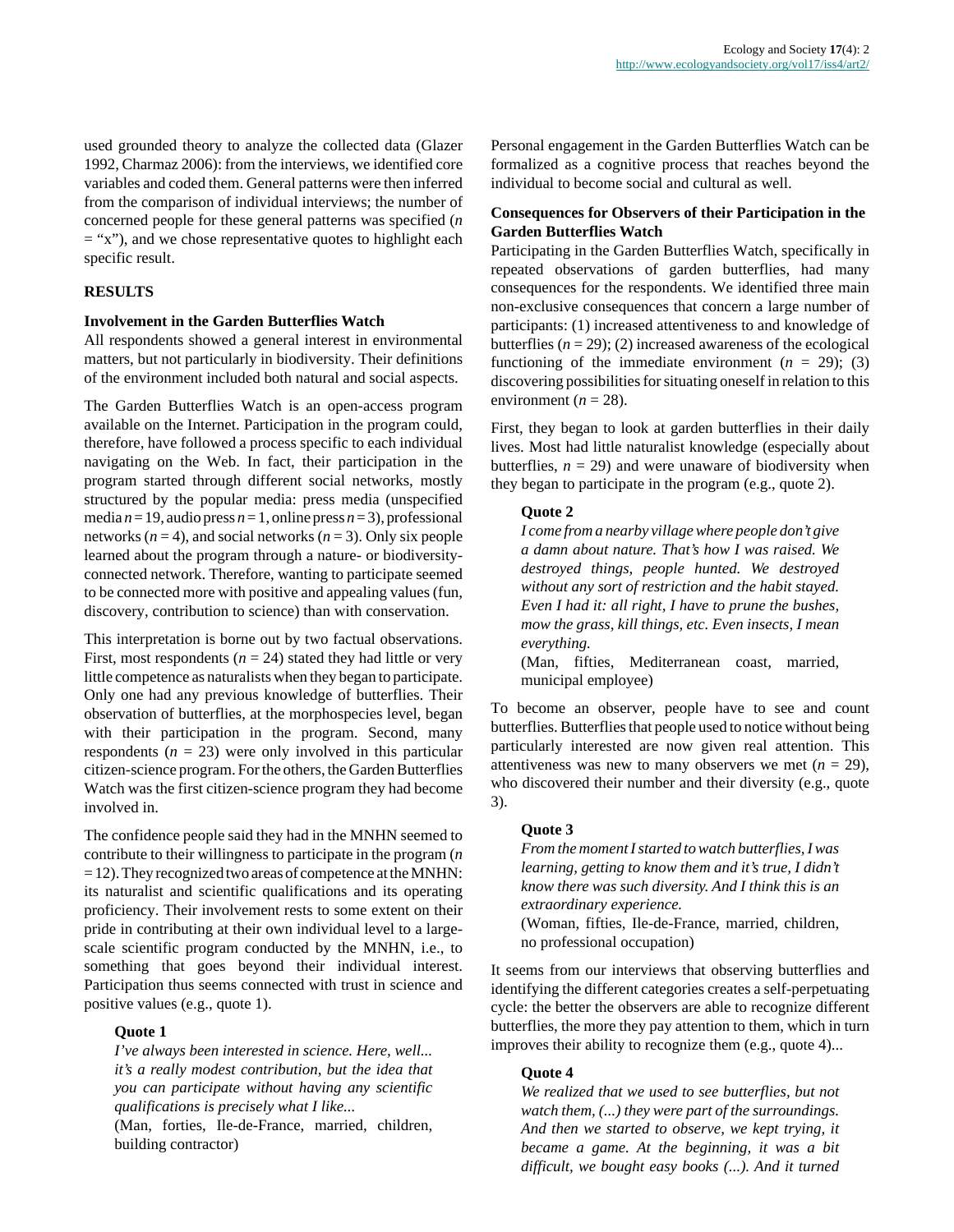*into a sort of a game.* (Woman, sixties, Mediterranean coast, married, children, no profession)

The second consequence of participating in the program was the realization that butterflies are part of a dynamic and evolutionary system that goes beyond butterflies themselves  $(n = 29)$ . This realization happens with the observation of butterflies' relation with their environment (life cycle and needs, climate, vegetation...). The dynamics of this ecological system were approached through seasons or through the relationships among butterflies, caterpillars, host plants, and the local environment (e.g., quote 5).

#### **Quote 5**

*I do my best to attract them* [butterflies]*. Or at least to keep them. This year I'm a bit worried because I haven't seen any caterpillars. I saw some in March, a lot of caterpillars asleep. And finally I didn't see the butterflies hatch. (...) I have untilled land, with nettles, where I would expect to find caterpillars. But there aren't any. (...) So it's a bit worrying. I grow radishes that cabbage whites usually feed on. At the moment I have some very healthy radishes. I'm waiting for July to see how things evolve.* 

(Woman, thirties, Ile-de-France, married, children, teacher)

The observers probably had some knowledge of the life-cycle characteristics of butterflies, but with repeated observations, they were able to compare their theoretical knowledge with the reality of their ordinary environment. As they did so, these theoretical characteristics became more real, more evident.

For most respondents  $(n = 29)$ , their grasp of the functional and dynamic characteristics of their environment extends beyond butterflies and their host plants (e.g., quote 6).

#### **Quote 6**

*When we arrived here, more than 20 yrs ago, there were a lot of toads. Is it because of the summer of 2003, when it was particularly hot? I don't know. But they have almost disappeared. We have a lot of frogs, tree frogs, and green frogs too, but the toads are almost gone. (...) It's very strange. I don't know why.*

(Woman, sixties, Mediterranean coast, married, employed in local NGO)

Finally, for most respondents  $(n = 28)$ , garden butterflies have become an indicator of their own practices. The observation of garden butterflies contributes to their self-awareness, which leads to self-regulation of their own actions (e.g., quote 7).

#### **Quote 7**

*Seeing butterflies in my garden is rather reassuring. I say to myself: 'well, if they're all right, then we* *must be doing something right'.* (Woman, thirties, Brittany, educator)

This process of self-awareness leads to the emergence of new individual behavior patterns. Many respondents  $(n = 26)$  had partly or more extensively changed their gardening practices in order to make their gardens more hospitable to butterflies or biodiversity in general. Some planted particular species (aromatic plants, *Buddleia*, etc.) or deliberately allowed adventitious plants to grow (nettles, valerian, brambles). Some changed their garden treatments or lawn-mowing habits (e.g., quotes 8 and 9).

#### **Quote 8**

*Butterflies have made me plant more aromatic plants in the garden because, well... we already had some, but so that I could watch the butterflies, I decided to add some more, and that changed the garden's structure too.*

(Man, forties, Brittany, married, children, town and country planning)

#### **Quote 9**

*I count butterflies. It's a bit like trophy hunting, so the less insecticide I use, the more chances I have of seeing butterflies.*

(Woman, thirties, Ile-de-France, married, children, teacher)

These cognitive processes do not reveal the nature of the values and representations that underlie people's relationships with butterflies and ecosystems. Some of these relationships can be aesthetic (aspect of butterflies or the garden), others may be connected to the individual satisfaction in gaining knowledge. However, the consequences with regard to selfawareness involve a set of values that extend beyond the individual to include cultural values.

### **Consequences of Participation in the Garden Butterflies Watch on Social Relationships**

As well as individual consequences, participation in the program takes place within the broader framework of social networks.

Indeed, butterfly watching in a familiar context thus takes place within a social process. This network helps to disseminate ideas about biodiversity through a combination of established and empirical knowledge that results from interpretations of individual experiences. The connection between individual learning and social interaction is reinforced by people's desire to share experiences and by the integration of these new ideas and knowledge into the different social relationships that revolve around their environment.

First, participation in the Garden Butterflies Watch may be embedded in the social dissemination of naturalist knowledge, through nature guides  $(n = 15, e.g.,$  quote 10).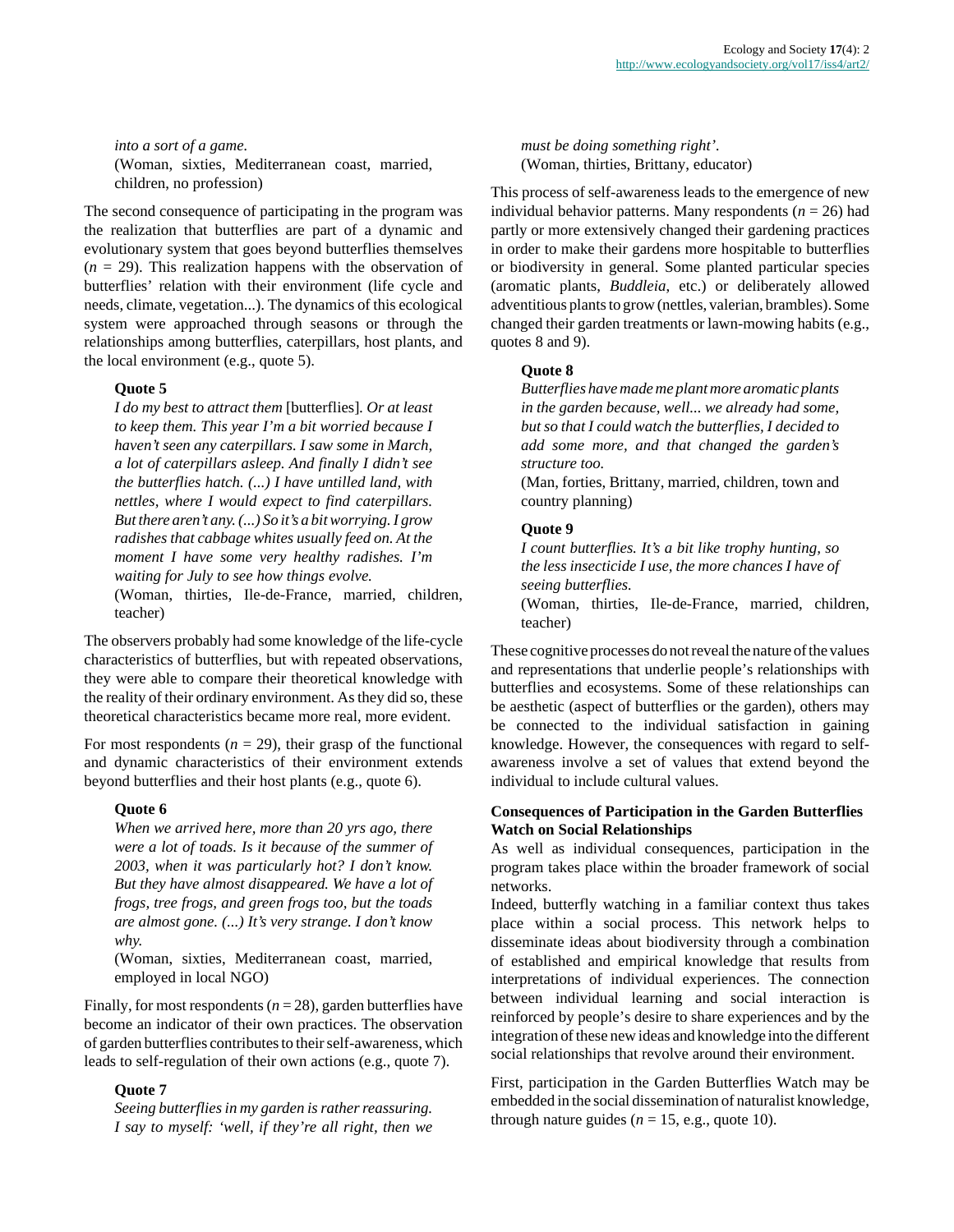# **Quote 10**

*I am a naturalist, but as an amateur. I don't have much time to attend a course of lectures... so I usually take my books with me and learn in the field. I have bird identification books (...) and now of course I have butterfly identification books.* (Man, forties, Brittany, married, children, municipal employee)

Thus, although most respondents recognized their lack of qualifications as naturalists at the beginning of their involvement, many of them went on to gain empirical knowledge on observable biodiversity, supported by a combination of two different types of learning: (1) the acquisition of established naturalist or scientific knowledge and (2) the confrontation of this theoretical knowledge with the real world, through long-term observation of garden butterflies (see above). This second type of knowledge is highly contextual. However, the conjunction of the two learning processes contributes to a self-perpetuating cycle: nature guides and other resources highlight and promote individual observations, while individual observations in turn illustrate and support the quest for established knowledge through nature guides (e.g., quote 11).

# **Quote 11**

*I like to use nature guides with photographs, because I don't see so well with drawings. Each of us has a particular vision, colors for example can seem different from one person to another. (...) I don't always take my book with me (...) When I get home, I look in the book (...) and then if we go back to the same place, I know I'll be able to recognize what I've seen.*

(Woman, thirties, Mediterranean Coast, building contractor)

This type of knowledge acquisition also seems to be a strong factor in making observers proud of gaining their knowledge. Almost all respondents  $(n = 29)$  wanted to share this knowledge and the underlying practices. Individual cognitive processes described above are, therefore, included in a web of explicit interpersonal relationships within the observers' immediate network of relationships (family, neighborhood, professional networks, etc.) (e.g., quote 12).

# **Quote 12**

*My youngest son is 5 yrs old; now (...) he knows three or four names and he's able to recognize them. I find that wonderful! (...) Before, when he saw a butterfly, he used to say: 'oh, there's a butterfly!' But today he says: 'Oh, look, it's a Peacock, a Large White, or a Brimstone...'*

(Man, forties, Ile-de-France, married, children, building contractor)

The self-awareness processes we noted earlier have counterparts in social relationships. Butterflies, when already perceived as indicators of a garden's ecological quality, can become indicators of the quality of the observer's environment more generally, as the butterfly watchers begin to use their perceptions and knowledge to evaluate the practices of other people. All the respondents mentioned themes that go well beyond butterfly watching, such as local geography and how it is changing (e.g., quote 13).

# **Quote 13**

*We will see, because before there was no housing estate... Now, 40 houses have been built, so we'll see if it has an impact or not... But what I am sure of is that I now leave a small part of my garden fallow, and all the butterflies go there.* (Woman, thirties, Ile-de-France, married, children, geologist)

Observers can mobilize expertise in their neighborhood. Butterflies then become social mediators, in gardening practice  $(n = 2)$ , local nature management  $(n = 4)$  or both  $(n = 1)$ 23, e.g., quote 14).

# **Quote 14**

*When my neighbor uses garden treatments, which I don't, I can't go to see him to tell him not to do so, that wouldn't work. Instead, I bring him to my garden and show him what I do and what I have, and explain. Afterwards, he can agree or not, but at least...* (Woman, fifties, Mediterranean coast, married, children, Bed and Breakfast)

Moreover, repeated observations of garden butterflies and the resulting knowledge gained create an episteme. Although observers may never meet, most respondents (*n* = 24) expressed their opinion of belonging to a community. Although abstract, this episteme seems to strengthen the conditions in which new ideas and beliefs are acquired. Belonging to a community, even hypothetically, seems to legitimize shared beliefs. Nevertheless, all respondents would like to really share and compare their observations with others. This again confirms the importance of comparing ideas with reality to remove any suspicion of subjectivity or error (e.g., quote 15).

# **Quote 15**

*It's a good thing to develop a common awareness. (...) I think we don't exchange views enough. I feel a bit alone sometimes. We're looking for a bigger movement. And we are looking for information as well, because we are the only judges of our actions. Sometimes I think: 'well, that's not right, I should do things differently' and it would be good to have an outside opinion, even an analysis, because there are things we don't see. Because we are both judge*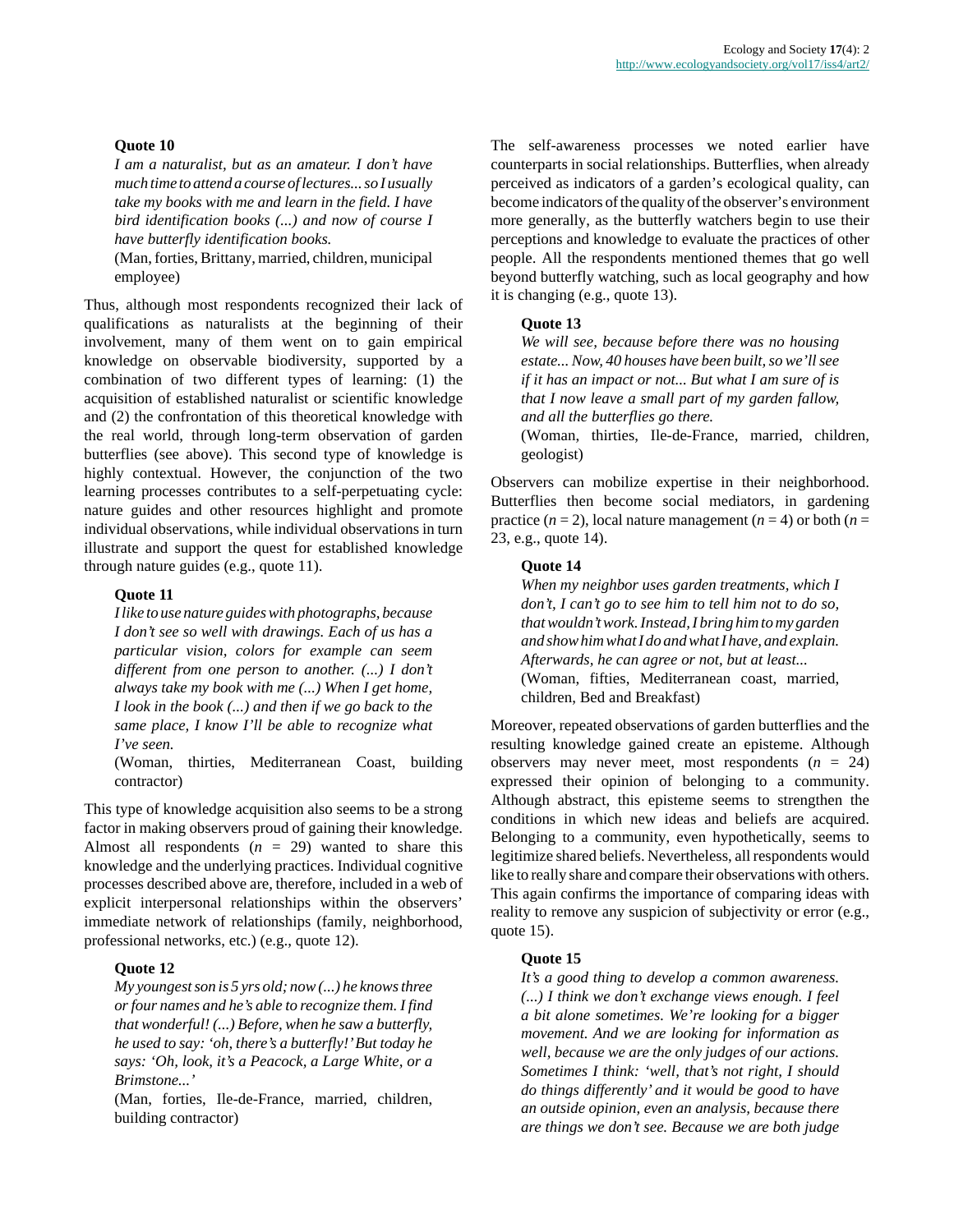*and jury, it distorts the results a bit.* (Woman, forties, Mediterranean coast, married, children, computer specialist)

#### **DISCUSSION AND CONCLUSION**

In this analysis, we formalized several possible causes and consequences of participating in a citizen-science program, at both individual and social levels. We used a classic anthropological method. Our results are, therefore, only representative of the particular situations of the 30 respondents, not of all the consequences of repeated observations of garden butterflies. Moreover, our respondents had all been participating in the citizen-science program for more than 2 yrs, which was not the case for the great majority of the participants in this program. However, we found some constant processes in our sample, which also concurred with what we detected in a forum on the program initiated by Noé-Conservation (results not shown). This suggests that the results we present from the interviews may be more widely applicable, in contexts offering similar observation possibilities (i.e., in an everyday life context with a lay public).

We did not detect any difference in attentiveness to biodiversity among the three geographic regions we worked in. The respondents referred to daily contexts that differ with each geographic, cultural, and social situation. However, the individual, social, and cultural cognitive processes that we inferred from the interviews were similar, independent of their urban or climatic context.

We found that interviewees were environmentally concerned. This result is consistent with the findings of previous studies (Evans et al. 2005, Storksdieck et al. 2005). However, we showed that people engaged in Garden Butterflies Watch did not have previous specific knowledge about butterflies or biodiversity. These results suggest that environmental awareness does not necessarily include awareness regarding biodiversity and conservation stakes.

We identified different semantic dimensions to classify the respondents' connections toward environment: cognitive dimension (Rickinson 2001), where nature is described using scientific knowledge; affective dimension (Hides and Sparks 2008), where nature is described with emotional and affective terms; aesthetic dimension (Brady 2006), where nature is described by beauty or artistic terms; utilitarian dimension (Minteer and Collins 2005), where nature is viewed as providing services for humans; anthropomorphic dimension (Horowitz 2007), where nature (e.g., animals) is described by using human-centered terms; substitutive dimension (Wells and Lekies 2006), where nature is described as reflecting past events of individual history.

Despite its limitations, our study showed how ordinary observations of biodiversity can be important for the development of knowledge and awareness regarding local

biodiversity. We showed as well that this increase in knowledge and awareness is related to the intentional implementation of local pro-conservation behavior. The underlying causes involve a whole series of interconnected relationships to nature or about nature, almost cognitive in this context, but also affective (quotes 3, 7), utilitarian (quote 5), or linked with individual histories (quote 2). This result is consistent with other studies that revealed that environmental behavior indeed results from multiple motivations (Lindenberg and Steg 2007, and references therein).

We showed that ordinary and repeated observations of nature can be an important way of increasing individual knowledge and awareness. These everyday observations are structured by different motivations (the aesthetics of butterflies or gardens, responsibility, curiosity, simplicity). These different aspects work closely together at different levels of individual, social, and cultural organization.

Our results refer to the theory of planned behavior (TPB, Ajzen 1991), which relates behavior to behavior intentions, which are mostly internally governed and to other unintended causes. Behavioral intentions are constituted by attitudes, subjective norms, and perceived control over the behavior. In accordance with this theory, we formulate three main discussion topics:

**1.** The ideas and beliefs that develop from attentive and repeated observations of nature can be brought into play to initiate or support new practices. Observed practices, directly related to the participation, include: (1) gardening practices (e.g., butterfly-friendly practices, such as planting particular species (aromatic plants, Buddleia, etc.), deliberately allowing adventitious plants (nettles, valerian, brambles) to grow, changing garden treatments and lawn-mowing habits) and (2) social practices (e.g., incentive to participate in the Garden Butterflies Watch, to change or improve gardening practices). Although no conclusion can be drawn about the relationship between pro-biodiversity and proenvironment behaviors, participation in the Garden Butterflies Watch positively reinforces individuals' attitudes regarding environment preservation.

Our results show that the awareness of biodiversity (here, the willingness to participate in the Garden Butterflies Watch) spreads in general social networks (i.e., the media), which are not necessarily connected to nature. Today, for most citizens, the social incentive of conserving biodiversity is not a value of sufficient importance to induce an individual to engage in proconservation behavior (e.g., Novacek 2008). As was proposed by Darner (2009, based on Ryan and Deci 2002), extrinsic motivations alone do not motivate people to act for environment. However, we have shown that environmental values or values linked with trust in science can be of particular importance in encouraging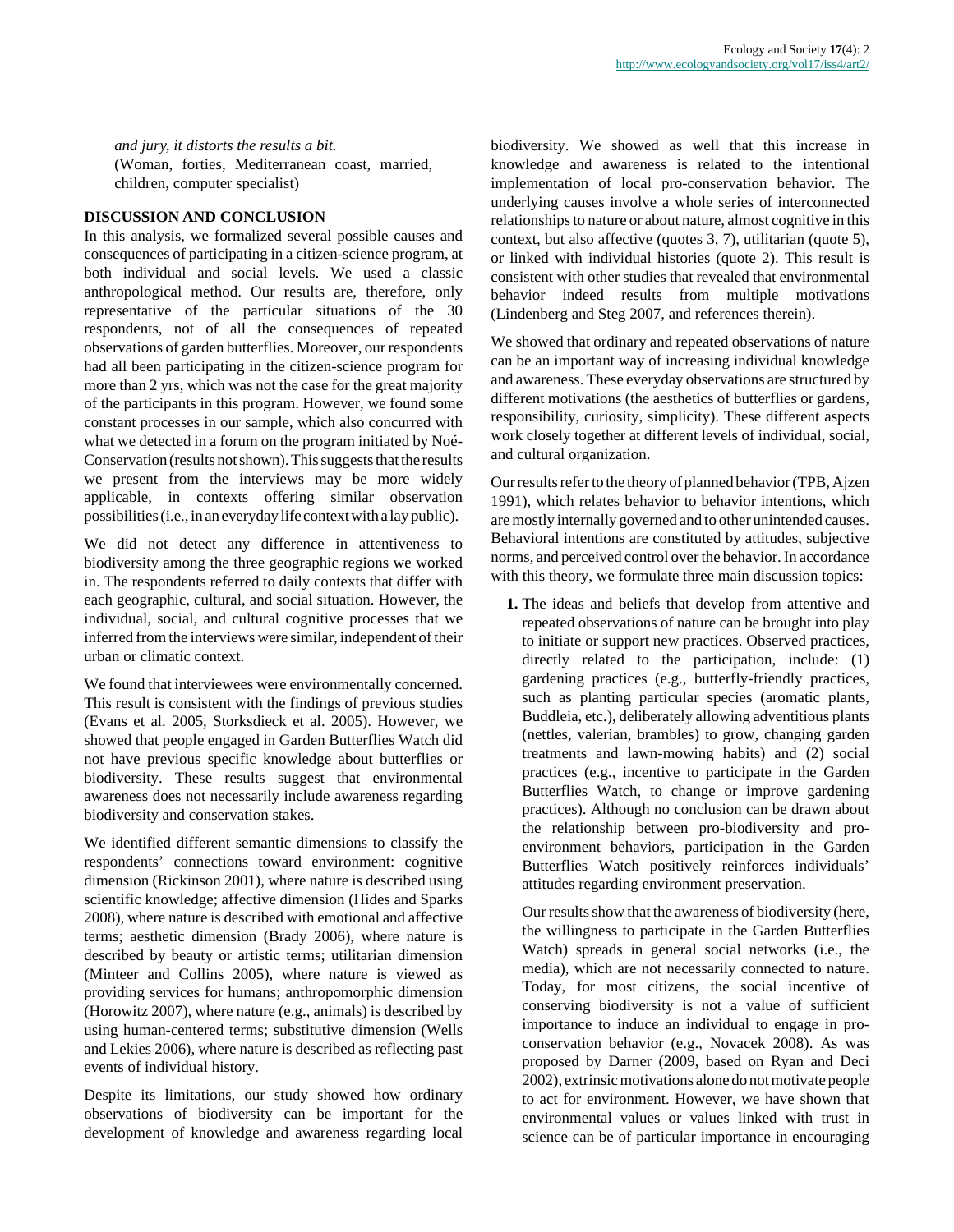the acquisition of knowledge and practices. These intrinsic motivations may contribute to the internalization of pro-biodiversity knowledge, values, and norms. Indeed, as Ryan and Deci (2000) suggest, the more fully a motivation is internalized and integrated with one's self, the more it will be the basis for autonomous behavior. These results are consistent with previous studies that highlight the importance of social and local identity on behavior intentions, even when not connected with environmental values (Stedman 2002, Carrus et al. 2005).

**2.** Understanding the functional characteristics of nature (at least in part) helps people to work out their own position in relation to these dynamics. Indeed, we have shown that, whatever the motivations, observing everyday nature often leads people to consider its functional and evolutionary characteristics. Even if individual motivations for action can be aesthetic, ethical, utilitarian, or all of these at once, people still take an interest in the living and functional features of nature. Combining personal empirical observations and theoretical knowledge makes the newly acquired knowledge more robust (Ross et al. 2003).

Becoming aware of this functional system could help, at least partially, to re-establish people's connections with nature. These results confirm those of Rickinson (2001) and Meinhold and Malkus (2005). This is a move away from consumerism, where nature is objectified and embodied in objects, and where relationships change with moods and trends.

**3.** Furthermore, we suggest that scientific knowledge about biodiversity can become part of a common reference that can structure an episteme. Indeed, in the positions, however polymorphic, that people work out for themselves, scientific knowledge has an important place. Even limited scientific knowledge seems necessary for observers to develop their position on ecosystems, or the part of these ecosystems that lies within their grasp.

In our study, sharing common scientific knowledge (on butterflies) is creating so-called social identity (see Clayton and Myers 2009: chap. 4). It could be especially relevant for people who do not belong to already structured social groups relating to nature (environmental NGOs, farmers, anglers, hunters, etc.).

Combining these elements seems fundamental to achieving biodiversity conservation goals. This is what allows attention to be drawn to the functional features of nature and to the implicit processes that guide and structure most of our behavior. Bourdieu (1980) called this implicit process the "Habitus," Searle (1983) called it "Background," and many authors have confirmed its importance in accounting for

observed patterns of behavior (in the theory of planned behavior, intention to act and behavior are based on individuals' attitudes toward the object (i.e., behavioral beliefs), as well as on social pressures and sense of control (that is, normative and control beliefs)).

Our findings offer a psychological contribution to the citizenscience field regarding programs for the lay public in an ordinary context. Concerning the citizen-science objective of data collection, it appears that participants, even when they are environmentally sensitized, do not possess a deep naturalistic knowledge. Required data must then be easy to watch, collect, and identify (e.g., common species or presented at a low level of identification, e.g., at the morphospecies level). This enables both large individual participation and relevant scientific studies.

Regarding the other citizen-science objective of education, conditions of participation and observation offer the opportunity to experience biodiversity individually and positively. Our research context underlines the existence of various conditions that foster the dissemination of knowledge about biodiversity. Garden butterfly watching takes place in a familiar setting, and observers are free to choose the time and the terms of their observations. Knowledge gained through participation seems to develop outside the usual specific and limited framework of environmental education (classroom presentations, naturalist excursions, etc.). On the contrary, the freedom given to observers and the familiar context in which the program operates favors the dissemination of ideas that develop among participants in their daily lives and their own cognitive frameworks. Their attentiveness to butterflies combines with their various everyday thoughts and, without even thinking about it, paying attention to butterflies becomes a habit, a reflex. It is the need to count and list butterflies that forms this habit, makes it explicit and establishes it as a deliberate goal, a conscious object. Clearly, then, one of the most important consequences of participation in the Garden Butterflies Watch is that people who had lost not only the habit but also the practice are once more learning to observe.

The repetition of this observation experience contributes to development of the self-learning processes. Self-learning contributes to (1) increased individual motivation to participate in a citizen-science program and to pursue observation and (2) development of individual care toward biodiversity (i.e., the combination of individuals' feelings, knowledge, and behavior, Clayton and Myers (2009)).

These kinds of citizen-science programs could help address the issue of individual disconnection with environment (Pyle 2003). Awareness and care could even be improved by the inclusion of environmental practices in broader, more complex, and multi-thematic networks of social relationships.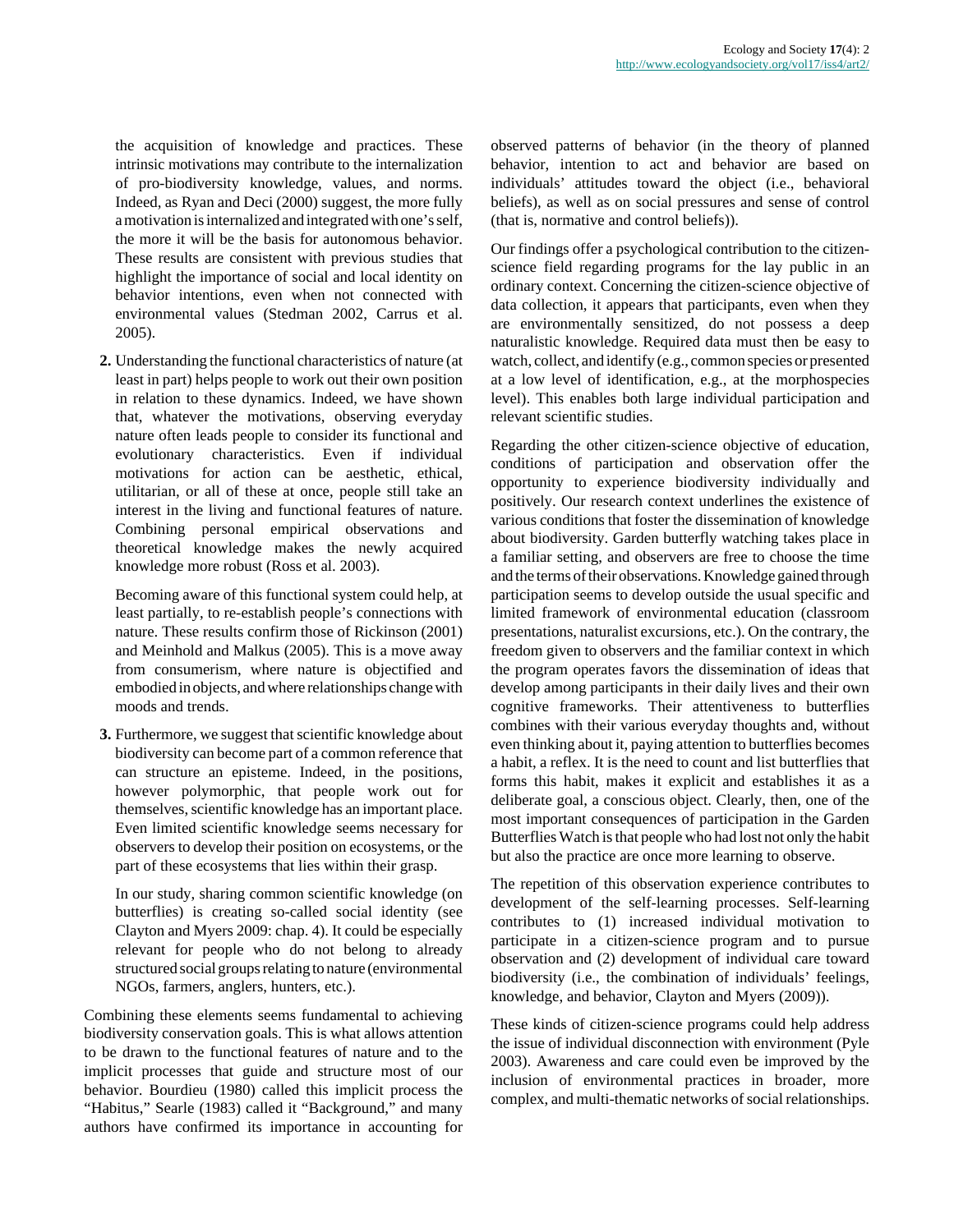*Responses to this article can be read online at:* [http://www.ecologyandsociety.org/issues/responses.](http://www.ecologyandsociety.org/issues/responses.php/4955) [php/4955](http://www.ecologyandsociety.org/issues/responses.php/4955)

#### **Acknowledgments:**

*This study was conducted under the PICRI program of the Ilede-France regional council and the Communication Science Institute (ISCC). We thank the NGO Noé-Conservation for its support in contacting the observers, our colleagues for their helpful comments, and Susan Clayton for her careful reading.*

#### **LITERATURE CITED**

Ajzen, I. 1991. The theory of planned behavior. *Organizational Behavior and Human Decision Processes* 50:179–211.

Alberti, M., J. M. Marzluff, E. Schulenberger, G. Bradley, C. Ryan, and C. Zumbrunnen. 2003. Integrating humans into ecology: opportunities and challenges for studying urban ecosystems, *BioScience* 53(12):1169–1178.

Bergerot, B., B. Fontaine, R. Julliard, and M. Baguette. 2010a. Landscape variables impact the structure and composition of butterfly assemblages along an urbanization gradient. *Landscape Ecology, in press.*

Bergerot, B., R. Julliard, and M. Baguette. 2010b. Metacommunity dynamics: decline of functional relationship along a habitat fragmentation gradient. *PLoSONE* 5:e11294. <http://dx.doi.org/10.1371/journal.pone.0011294>

Blake, D. E. 2001. Contextual effects on environmental attitudes and behavior. *Environment and Behavior* 33(5):708– 725. <http://dx.doi.org/10.1177/00139160121973205>

Bonney, R., H. Ballard, R. Jordan, E. McCallie, T. Phillips, J. Shirk, and C. C. Wilderman. 2009a. *Public participation in scientific research: defining the field and assessing its potential for informal science education.* A CAISE Inquiry Group Report. Center for Advancement of Informal Science Education (CAISE), Washington, D.C., USA.

Bonney, R., C. B. Cooper, J. Dickinson, S. Kelling, T. Phillips, K. Rosenberg,and J. Shirk. 2009b. Citizen science: a developing tool for expanding science knowledge and scientific literacy. *BioScience* 59(11):977–984.

Bourdieu, P. 1980. *Le sens pratique.* Éditions de Minuit, Paris, France.

Brady, E. 2003. *Aesthetics of natural environment.* Edinburgh University Press, Edinburgh, UK.

Brady, E. 2006. Aesthetics in practice: valuing the natural world. *Environmental Values* 15:277–291. [http://dx.doi.](http://dx.doi.org/10.3197/096327106778226202) [org/10.3197/096327106778226202](http://dx.doi.org/10.3197/096327106778226202)

Brechin, S. R., and W. Kempton. 1994. Global environmentalism: a challenge to the postmaterialism thesis? *Social Science Quarterly* 75:245–269.

Brewer, C. 2006. Translating data into meaning: education in conservation biology. *Conservation Biology* 20(3):689–691. <http://dx.doi.org/10.1111/j.1523-1739.2006.00467.x>

Brockington, D., J. Igoe, and K. Schmidt-Soltau. 2006. Conservation, human rights, and poverty reduction. *Conservation Biology* 20:250–252. [http://dx.doi.org/10.1111/](http://dx.doi.org/10.1111/j.1523-1739.2006.00335.x) [j.1523-1739.2006.00335.x](http://dx.doi.org/10.1111/j.1523-1739.2006.00335.x)

Brossard, D., B. Lewenstein, and R. Bonney. 2005. Scientific knowledge and attitude change: the impact of a citizen science project. *International Journal of Science Education* 27:1099– 1121. <http://dx.doi.org/10.1080/09500690500069483>

Callicott, J. B. 1999. *Beyond the land ethic: more essays in environmental philosophy.* State University of New York Press, Albany, New York, USA.

Carrus, G., M. Bonaiuto, and M. Bonnes. 2005. Environmental concern, regional identity, and support for protected areas in Italy. *Environment and Behavior* 37(2):237–257. [http://dx.](http://dx.doi.org/10.1177/0013916504269644) [doi.org/10.1177/0013916504269644](http://dx.doi.org/10.1177/0013916504269644)

Charmaz, K. 2006. *Constructing grounded theory: a practical guide through qualitative analysis.* Sage Publications, Thousand Oaks, California, USA.

Chatzisarantis, N. L. D., and M. S. Hagger. 2007. Mindfulness and the intention–behavior relationship within the theory of planned behavior. *Personality and Social Psychology Bulletin* 33:663–676. <http://dx.doi.org/10.1177/0146167206297401>

Chawla, L., and F. D. Cushing. 2007. Education for strategic environmental behavior. *Environmental Education Research* 13(4):437–452.<http://dx.doi.org/10.1080/13504620701581539>

Clayton, S., and G. Myers. 2009. *Conservation psychology. Understanding and promoting human care for nature.* Wiley-Blackwell, Chichester, UK.

Cooper, C. B., J. Dickinson, T. Phillips, and R. Bonney. 2007. Citizen science as a tool for conservation in residential ecosystems. *Ecology and Society* 12(2): 11. [online] URL: <http://www.ecologyandsociety.org/vol12/iss2/art11/>

Corraliza, J. A. 2000. Environmental values, beliefs, and actions: a situational approach. *Environment and Behavior* 32:832–848.<http://dx.doi.org/10.1177/00139160021972829>

Couvet, D., F. Jiguet, R. Julliard, H. Levrel, and A. Teyssedre. 2008. Enhancing citizen contributions to biodiversity science and public policy. *Interdisciplinary Science Reviews*33(1):95– 103. <http://dx.doi.org/10.1179/030801808X260031>

Darner R. 2009.Self-determination theory as a guide to fostering environmental motivation. *Journal of Environmental Education* 40:39–49.<http://dx.doi.org/10.3200/JOEE.40.2.39-49>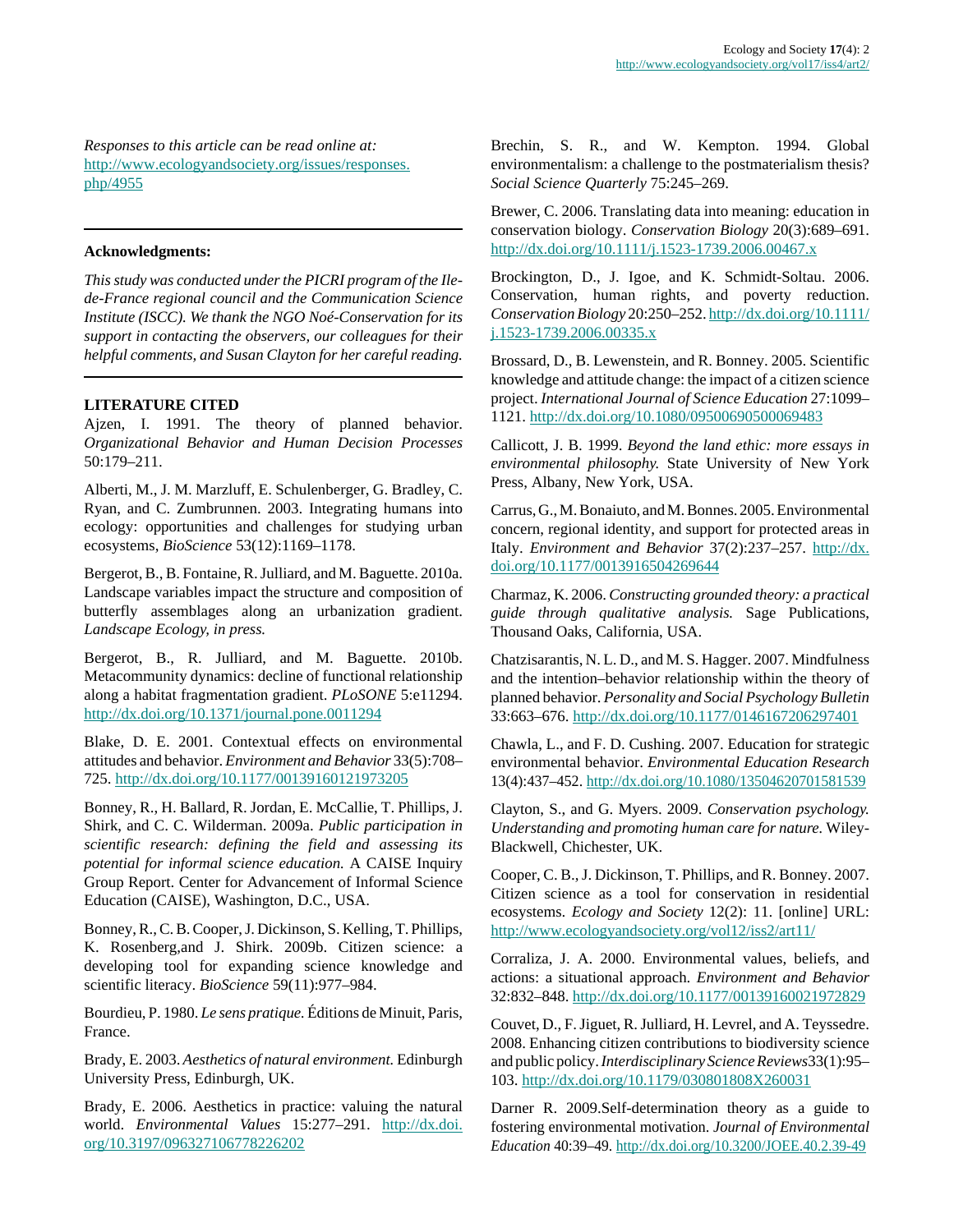Danielsen F., N. D. Burgess, P. M. Jensen, and K. Pirhofer-Walzl. 2010. Environmental monitoring: the scale and speed of implementation varies according to the degree of people's involvement. *Journal of Applied Ecology* 47:1166–1168. <http://dx.doi.org/10.1111/j.1365-2664.2010.01874.x>

Davies, Z. G., R. A. Fuller, A. Loram, K. N. Irvine, V. Sims, and K. J. Gaston. 2009. A national scale inventory of resource provision for biodiversity within domestic gardens. *Biological Conservation* 142(4):761. [http://dx.doi.org/10.1016/j.](http://dx.doi.org/10.1016/j.biocon.2008.12.016) [biocon.2008.12.016](http://dx.doi.org/10.1016/j.biocon.2008.12.016)

Dolnicar, S., and B. Gruen. 2009. Environmentally friendly behavior: can heterogeneity among individuals and contexts/ environments be harvested for improved sustainable management? *Environment and Behavior* 41(5):693–714. <http://dx.doi.org/10.1177/0013916508319448>

Enserink, B., M. Patel, N. Kranz, and J. Maestu. 2007. Cultural factors as co-determinants of participation in river basin management. *Ecology and Society* 12(2): 24. [online] URL: <http://www.ecologyandsociety.org/vol12/iss2/art24/>

Evans, C., E. Abrams, R. Reitsma, K. Roux, L. Salmonsen, and P. P. Marra. 2005. The neighborhood nestwatch program: participant outcomes of a citizen-science ecological research project. *Conservation Biology* 19(3):589–594. [http://dx.doi.](http://dx.doi.org/10.1111/j.1523-1739.2005.00s01.x) [org/10.1111/j.1523-1739.2005.00s01.x](http://dx.doi.org/10.1111/j.1523-1739.2005.00s01.x)

Evely, A. C., M. Pinard, M. S. Reed and I. Fazey. 2011. High levels of participation in conservation projects enhance learning. Conservation Letters 4:116-126. [http://dx.doi.](http://dx.doi.org/10.1111/j.1755-263X.2010.00152.x) [org/10.1111/j.1755-263X.2010.00152.x](http://dx.doi.org/10.1111/j.1755-263X.2010.00152.x)

Fishbein, M., and I. Ajzen. 1975. *Belief, attitude, intention and behavior: an introduction to theory and research.* Addison-Wesley, Reading, Massachusetts, USA.

Glaser, B. 1992. *Basics of grounded theory analysis.* Sociology Press, Mill Valley, California, USA.

Goddard, M. A., A. J. Dougill, and T. G. Benton. 2010. Scaling up from gardens: biodiversity conservation in urban environments. *Trends in Ecology and Evolution* 25(2):90–98. [online] URL: [http://homepages.see.leeds.ac.uk/~lecajd/](http://homepages.see.leeds.ac.uk/~lecajd/papers/Goddardetal.TREE.pdf) [papers/Goddardetal.TREE.pdf](http://homepages.see.leeds.ac.uk/~lecajd/papers/Goddardetal.TREE.pdf) [http://dx.doi.org/10.1016/j.](http://dx.doi.org/10.1016/j.tree.2009.07.016) [tree.2009.07.016](http://dx.doi.org/10.1016/j.tree.2009.07.016)

Goffman, E. 1967. Alienation from interaction. Pages 113– 137 *in* E. Goffman and J. Best. *Interaction ritual: essays on face-to-face behaviour.* Doubleday and Company, New York, New York, USA.

Gonzalez, C., A. Clemente, and K. A. Nielsen. 2009. Human– nature relationship in mediterranean streams: integrating different types of knowledge to improve water management. *Ecology and Society* 14(2): 35. [online] URL: [http://www.](http://www.ecologyandsociety.org/vol14/iss2/art35/) [ecologyandsociety.org/vol14/iss2/art35/](http://www.ecologyandsociety.org/vol14/iss2/art35/)

Harrison, C. M., J. Burgess, and J. Clark. 1998. Discounted knowledges: farmers' and residents' understandings of nature conservation goals and policies. *Journal of Environmental Management* 54:305–320.<http://dx.doi.org/10.1006/jema.1998.0242>

Hinds, J., and P. Sparks. 2008.Engaging with the natural environment: the role of affective connection and identity. *Journal of Environmental Psychology* 28:109–120. [http://dx.](http://dx.doi.org/10.1006/jema.1998.0242) [doi.org/10.1016/j.jenvp.2007.11.001](http://dx.doi.org/10.1006/jema.1998.0242)

Hines, J. M., H. R. Hungerford, and A. N. Tomera. 1986. Analysis and synthesis of research on responsible proenvironmental behaviour: a meta-analysis. *The Journal of Environmental Education* 18(2):1–8. [http://dx.doi.](http://dx.doi.org/10.1080/00958964.1987.9943482) [org/10.1080/00958964.1987.9943482](http://dx.doi.org/10.1080/00958964.1987.9943482)

Horowitz, A. C. 2007.Naturalizing anthropomorphism: behavioral prompts to our humanizing of animals. *Anthrozoos* 20:23–35. <http://dx.doi.org/10.2752/089279307780216650>

Houde, N. 2007. The six faces of traditional ecological knowledge: challenges and opportunities for Canadian comanagement. *Ecology and Society* 12(2): 34. [online] URL: <http://www.ecologyandsociety.org/vol12/iss2/art34/>

Hungerford, H. R., and T. L. Volk. 1990. Changing learner behaviour through environmental education. *The Journal of Environmental Education* 21(3):8–21.

Kaufmann, J. C. 2008. *L'Entretien compréhensif.* Armand Colin, Paris, France.

Kelsey, E. 2003. Integrating multiple knowledge systems into environmental-decision-making: two case-studies of participatory biodiversity initiatives in Canada and their implications for conceptions of education and public involvement. *Environmental Values* 12:381–396. [http://dx.doi.](http://dx.doi.org/10.3197/096327103129341379) [org/10.3197/096327103129341379](http://dx.doi.org/10.3197/096327103129341379)

Kollmus, A., and J. Agyeman. 2002. Mind the gap: why do people act environmentally and what are the barriers to proenvironmental behaviour? *Environmental Education Research* 8(3):239–260. <http://dx.doi.org/10.1080/13504620220145401>

Ladkin, D. 2005. Does "restoration" necessarily imply the domination of nature? *Environmental Values* 14:203–219. <http://dx.doi.org/10.3197/0963271054084911>

Lindenberg, S., and L. Steg. 2007. Normative, gain and hedonic goal frames guiding environmental behavior. *Journal of Social Issues* 63:117–137. [http://dx.doi.org/10.1111/](http://dx.doi.org/10.1111/j.1540-4560.2007.00499.x4) [j.1540-4560.2007.00499.x](http://dx.doi.org/10.1111/j.1540-4560.2007.00499.x4)

Meinhold, J. L., and A. J. Malkus. 2005. Adolescent environmental behaviors: can knowledge, attitudes, and selfefficacy make a difference? *Environment and Behavior* 37 (4):511–532.<http://dx.doi.org/10.1177/0013916504269665>

Millennium Ecosystem Assessment. 2005. *Ecosystems and human well-being: biodiversity synthesis.* World Resources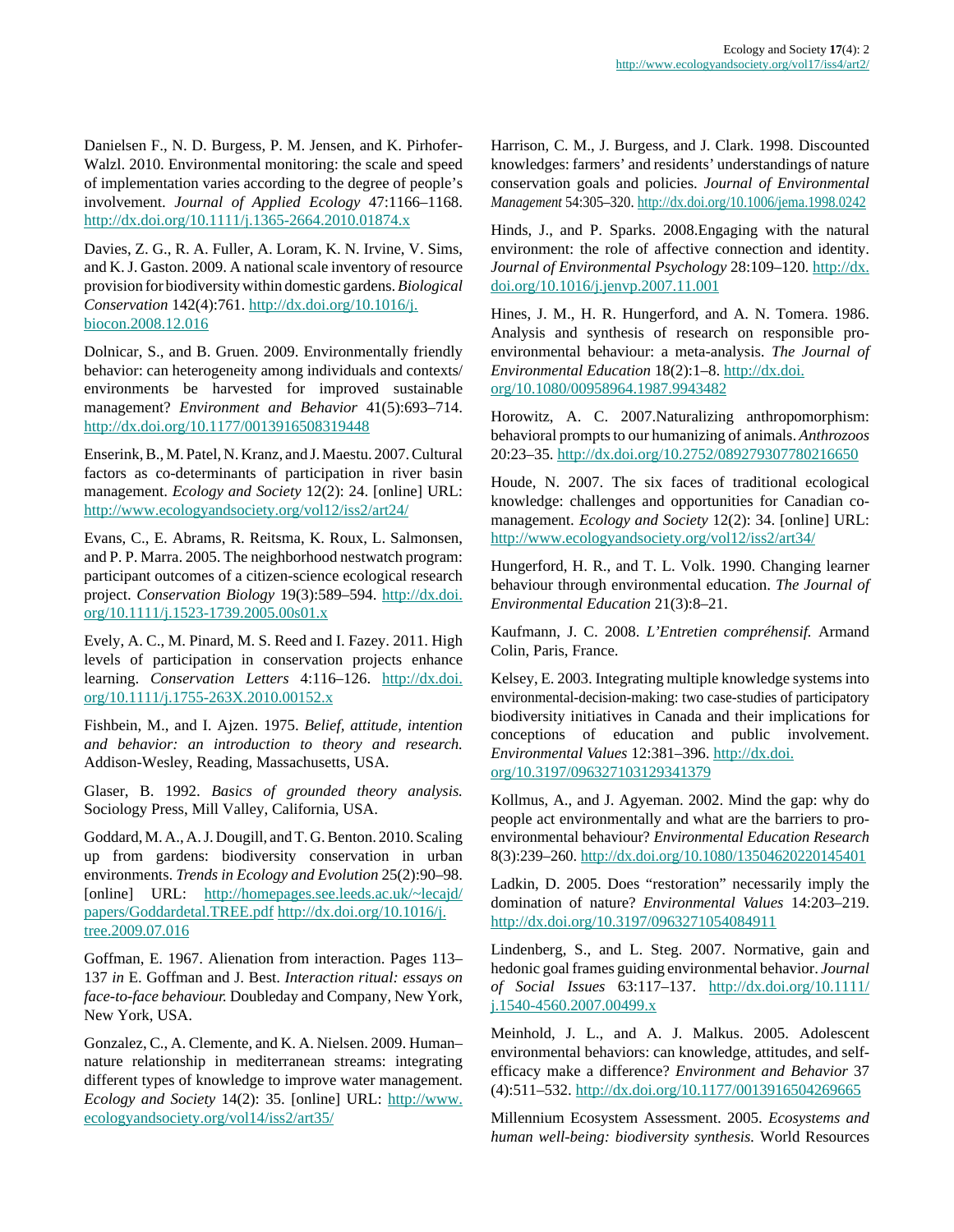Institute, Washington D.C., USA. [online] URL: [http://www.](http://www.maweb.org/documents/document.356.aspx.pdf) [maweb.org/documents/document.356.aspx.pdf](http://www.maweb.org/documents/document.356.aspx.pdf)

Miller, J. R. 2005. Biodiversity conservation and the extinction of experience. *Trends in Ecology and Evolution* 20:430–434. <http://dx.doi.org/10.1016/j.tree.2005.05.013>

Miller, J. R. 2006. Restoration, reconciliation, and reconnecting with nature nearby. *Biological Conservation* 127:356–361. <http://dx.doi.org/10.1016/j.biocon.2005.07.021>

Minteer, B. A., and J. P. Collins. 2005. Why we need an ecological ethics. *Frontiers in Ecology and the Environment*3:332–337.

Novacek, M. J. 2008. Engaging the public in biodiversity issues. *Proceedings of the National Academy of Sciences of the United States of America* 105:11571–11578. [online] URL:<http://www.pnas.org/content/105/suppl.1/11571.full>

Palmer, M. A., R. F. Ambrose, and N. LeRoyPoff. 1997. Ecological theory and community restoration ecology. *Restoration Ecology* 5:291–300. [http://dx.doi.org/10.1046/](http://dx.doi.org/10.1046/j.1526-100X.1997.00543.x) [j.1526-100X.1997.00543.x](http://dx.doi.org/10.1046/j.1526-100X.1997.00543.x)

Pooley J. A., and M. O'Connor. 2000. Environmental education and attitudes: emotions and beliefs are what is needed. *Environment and Behavior* 32:711.

Prévot-Julliard A. C., J. Clavel, P. Teillac-Deschamps, and R. Julliard. 2012. The need for flexibility in conservation practices: exotic species as an example. *Environmental Management, in press*.

Pruneau, D., O. Chouinard, J. P. Musafiri, and C. Isabelle. 2000. Les facteurs qui influencent le désir d'action environnementale dans les communautés. *Revue des sciences de l'éducation* 21(2):395–414. <http://dx.doi.org/10.7202/000128ar>

Pyle, R. M. 2003. Nature matrix: reconnecting people with nature. *Oryx* 37:206–214. [http://dx.doi.org/10.1017/](http://dx.doi.org/10.1017/S0030605303000383) [S0030605303000383](http://dx.doi.org/10.1017/S0030605303000383)

Rickinson, M. 2001. Learners and learning in environmental education: a critical review of the evidence. *Environmental Education Research* 7(3):207–320. [http://dx.doi.](http://dx.doi.org/10.1080/13504620120065230) [org/10.1080/13504620120065230](http://dx.doi.org/10.1080/13504620120065230)

Rosenzweig, M. L. 2003. *Win–win ecology. How the earth's species can survive in the midst of human enterprise.* Oxford University Press, Oxford, UK.

Ross, N., D. Medin, J. D. Coley and S. Altran. 2003. Cultural and experimental differences in the development of folkbiological induction. *Cognitive Development* 81(1):25– 47. [http://dx.doi.org/10.1016/S0885-2014\(02\)00142-9](http://dx.doi.org/10.1016/S0885-2014(02)00142-9)

Rozzi, R., F. Massardo, and C. B. Anderson. 2006. Ten principles for biocultural conservation at the southern tip of the Americas: the approach of the Omora. *Ecology and Society*

11(1):43. [online] URL: [http://www.ecologyandsociety.org/](http://www.ecologyandsociety.org/vol11/iss1/art43/) [vol11/iss1/art43/](http://www.ecologyandsociety.org/vol11/iss1/art43/)

Ryan, R., and E. Deci. 2000. Self-determination theory and the facilitation of intrinsic motivation, social development, and well-being. *American Psychologist 55*:68–78. [http://dx.](http://dx.doi.org/10.1037/0003-066X.55.1.68) [doi.org/10.1037/0003-066X.55.1.68](http://dx.doi.org/10.1037/0003-066X.55.1.68)

Ryan, R., and E. Deci. 2002. Overview of self-determination theory: an organismic dialectic perspective. Pages 3–33 *in* R. Ryan and E. Deci, editors. *Handbook of self-determination research.* University of Rochester Press, Rochester, New York, USA.

Saunders, C. 2003. The emerging field of conservation psychology. *Human Ecology Review* 10:137–149.

Schmeller, D. S., P. Y. Henry, R. Julliard, B. Gruber, J. Clobert, F. Dziock, S. Lengyel, P. Nowicki, E. Déri, E. Budrys, T. Kull, K. Tali, B. Bauch, J. Settele, C. van Swaay, A. Kobler, V. Babij, E. Papastergiadou, and K. Henle. 2009. Advantages of volunteer-based biodiversity monitoring in Europe. *Conservation Biology* 23:307–316. [http://dx.doi.org/10.1111/](http://dx.doi.org/10.1111/j.1523-1739.2008.01125.x) [j.1523-1739.2008.01125.x](http://dx.doi.org/10.1111/j.1523-1739.2008.01125.x)

Schultz, P. W. 2011. Conservation means behavior. *Conservation Biology* 25:1080–1083. [http://dx.doi.org/10.1111/](http://dx.doi.org/10.1111/j.1523-1739.2011.01766.x) [j.1523-1739.2011.01766.x](http://dx.doi.org/10.1111/j.1523-1739.2011.01766.x)

Schwartz, M. W. 2006. How conservation scientists can help develop social capital for biodiversity. *Conservation Biology* 20(5):1550–1552. [http://dx.doi.org/10.1111/j.1523-1739.2006.00421.](http://dx.doi.org/10.1111/j.1523-1739.2006.00421.x) [x](http://dx.doi.org/10.1111/j.1523-1739.2006.00421.x)

Searle, J. 1983. *Intentionality: an essay in the philosophy of mind.* Cambridge University Press, Cambridge, UK. [http://dx.](http://dx.doi.org/10.1017/CBO9781139173452) [doi.org/10.1017/CBO9781139173452](http://dx.doi.org/10.1017/CBO9781139173452)

Selman, P., C. Carter, A. Lawrence, and C. Morgan. 2010. Reconnecting with a recovering river through imaginative engagement. *Ecology and Society* 15(3): 18. [online] URL: <http://www.ecologyandsociety.org/vol15/iss3/art18/>

Staats, H. 2003. Understanding pro-environmental attitudes and behavior: an analysis and review of research based on the theory of planned behavior. Pages 171–201 *in* M. Bonnes, T. Lee, and M. Bonaiuto, editors. *Psychological theories for environmental issues.* Ashgate Press, Aldershot, UK.

Stedman, R. C. 2002. Toward a social psychology of place: predicting behavior from place-based cognitions, attitude, and identity. *Environment and Behavior*34(5):405–425. [http://dx.](http://dx.doi.org/10.1177/0013916502034005001) [doi.org/10.1177/0013916502034005001](http://dx.doi.org/10.1177/0013916502034005001)

Stern, P. C. 2000. New environmental theories: toward a coherent theory of environmentally significant behavior. *Journal of Social Issues* 56:407–424. [http://dx.doi.](http://dx.doi.org/10.1111/0022-4537.00175) [org/10.1111/0022-4537.00175](http://dx.doi.org/10.1111/0022-4537.00175)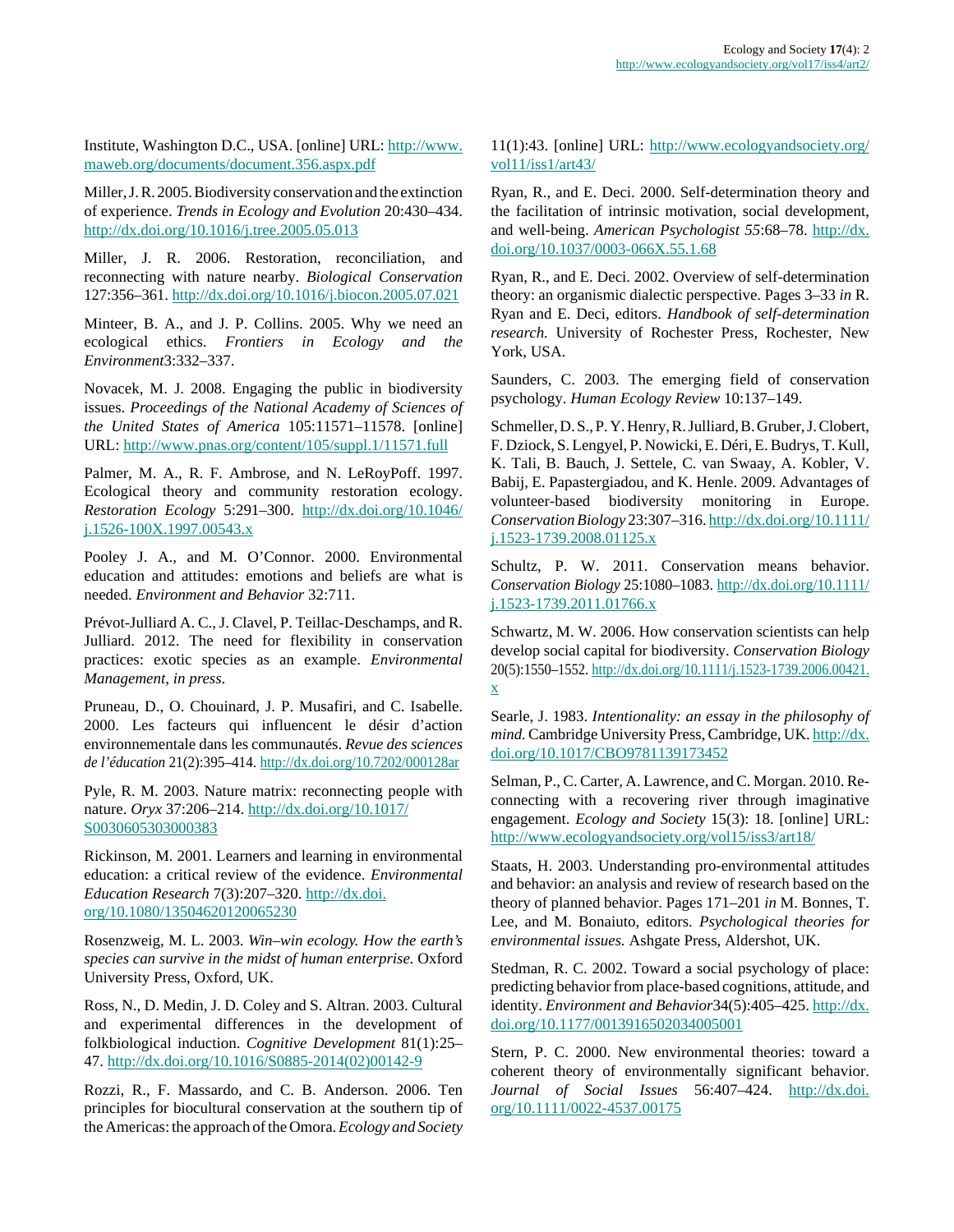Storksdieck, M., K. Ellenbogen and J. E. Heimlich. 2005. Changing minds? Factors that influence freechoice learning about environmental conservation. *Environmental Education Research* 11(3):353–369. [http://dx.doi.org/10.1080/1350462-](http://dx.doi.org/10.1080/13504620500081228) [0500081228](http://dx.doi.org/10.1080/13504620500081228)

Strauss, A. L. 1987. *Qualitative analysis for social scientists.* Cambridge University Press, Cambridge, UK. [http://dx.doi.](http://dx.doi.org/10.1017/CBO9780511557842) [org/10.1017/CBO9780511557842](http://dx.doi.org/10.1017/CBO9780511557842)

Sturgis P., and N. Allum. 2004. Science in society: reevaluating the deficit model of public attitudes. *Public Understanding of Science* 13:55–74. [http://dx.doi.](http://dx.doi.org/10.1177/0963662504042690) [org/10.1177/0963662504042690](http://dx.doi.org/10.1177/0963662504042690)

Turner, W. R., T. Nakamura, and M. Dinetti. 2004. Global urbanization and the separation of humans from nature. *Bioscience* 54:585–590.

United Nations Environment Programme (UNEP). 2010. *Global biodiversity outlook 3.* Secretariat of the Convention on Biological Diversity, Montreal, Quebec, Canada.

Wells, N., and K. S. Lekies. 2006. Nature and the life course: pathways from childhood nature experiences to adult environmentalism. *Children, Youth and Environments* 16  $(1):1-24.$ 

Zimbardo, P. and E. B. Ebbesen. 1969. *Influencing attitudes and changing behavior.* Addison-Wesley, Reading, Massachusetts, USA.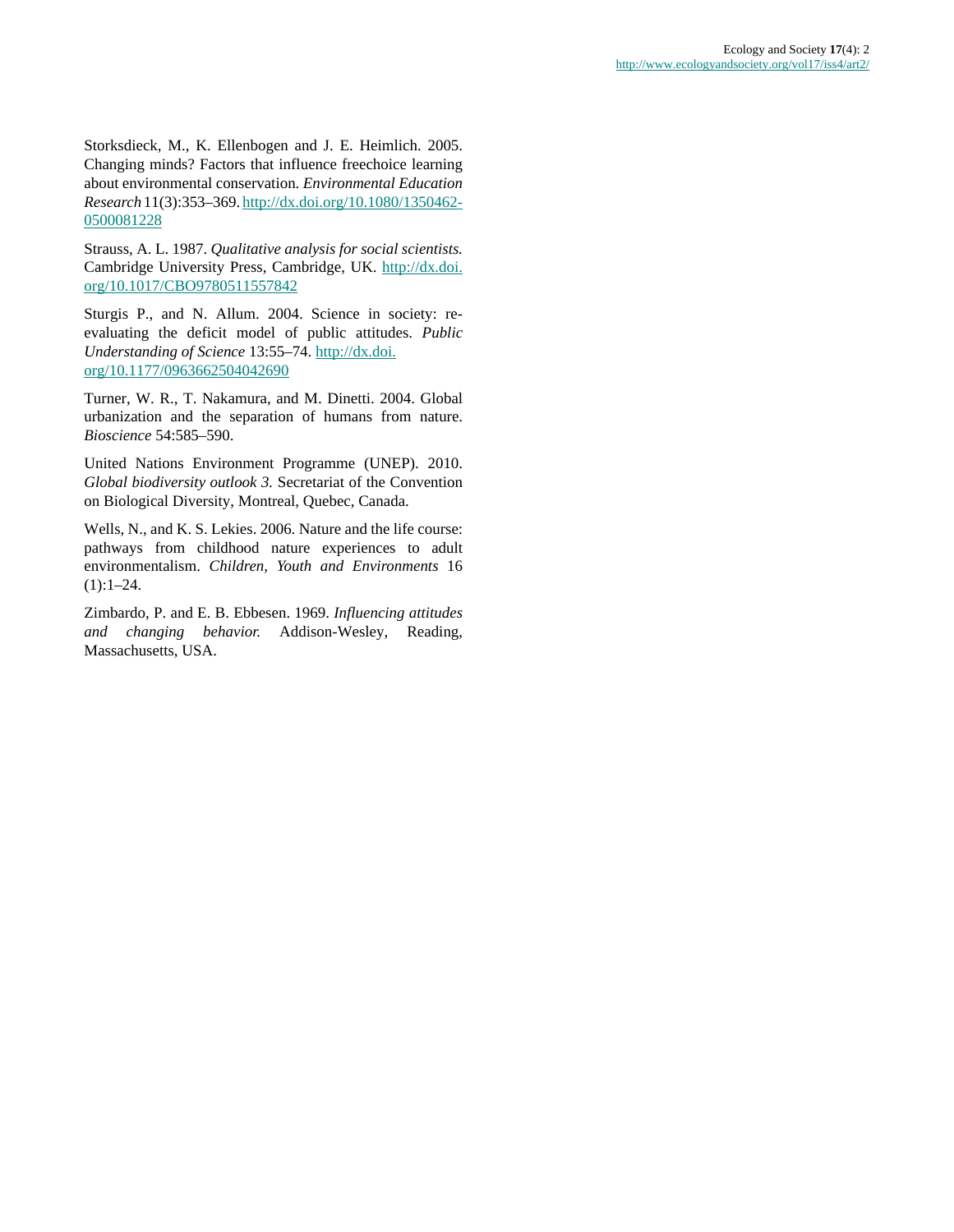# **APPENDIX 1**. Thematic guideline

Participation / motivations

Since when do you participate in the Garden Butterflies Watch program? Since when do you observe butterflies? How did you discover the program? Are you participating in other similar watching programs? Why did you decide to observe? What are you motivations? What does it brings you?

Knowledge

What are your reactions and feelings when you observe butterflies? Do you know the butterflies' species? What do you think about butterflies? How do you perceive your participation in the program? Did you observe differences about the butterflies' populations in your garden, according to the different years? Are you interested in the annual results about butterflies provided by the Museum?

Relation to the garden How often do you observe butterflies? What is you observation method? How do you perceive your garden? Did you consider special practices or changes in your garden, in relation with the participation in the program?

Social and communication

Do you talk about your participation in the program? Do you interact with people, within the watching program or in a similar observation context?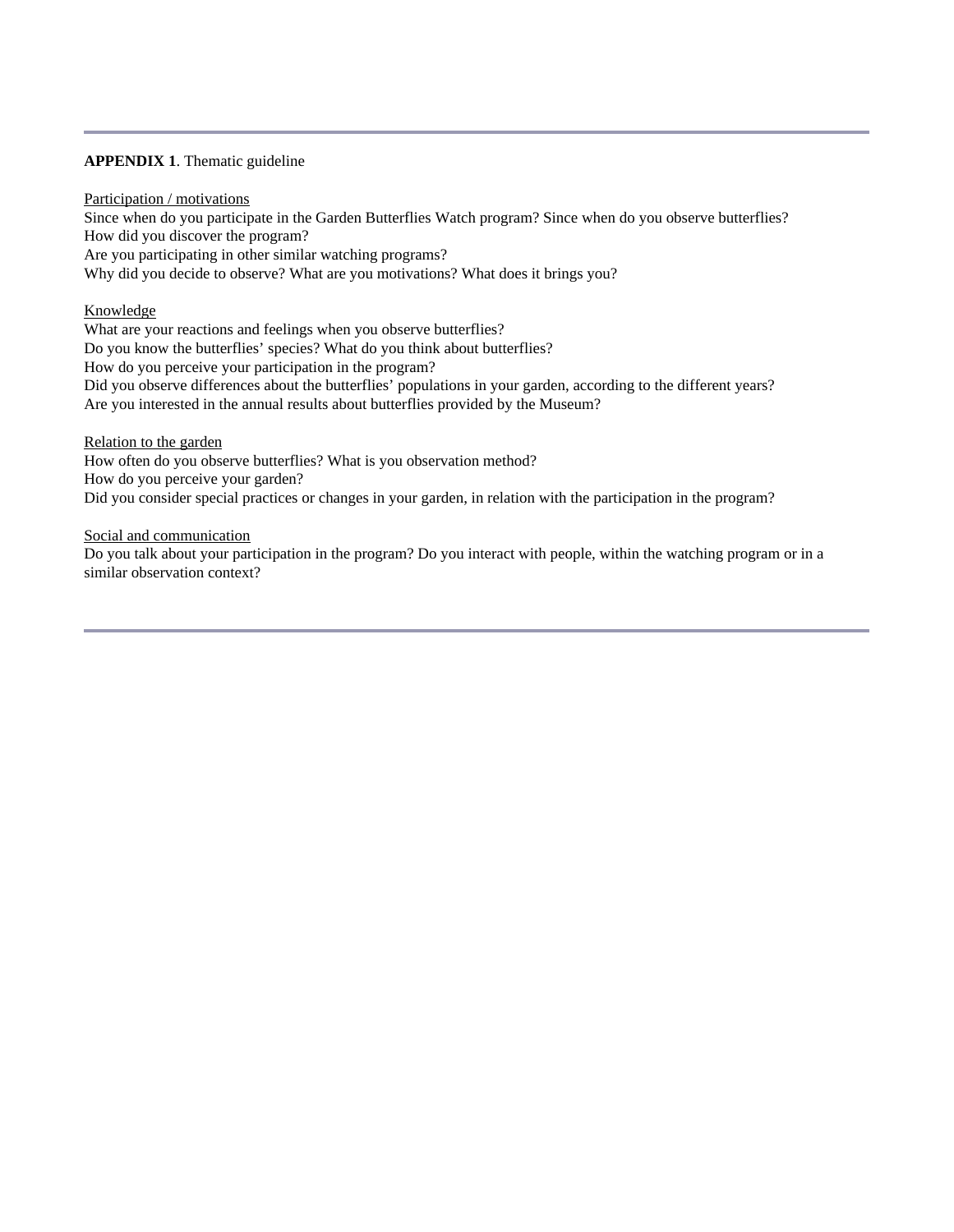# **APPENDIX 2**. Quotes (original French version)

1: *« J'ai toujours été intéressé par tout ce qui était science. Bon là c'est vraiment très modeste, mais c'est l'idée de se dire qu'on peut participer justement en tant que non scientifique... » (*Homme, quarantaine, Ile-de-France, marié, enfants, emploi dans le bâtiment)

2 : *« Je suis d'un village d'ici où la nature on s'en fout complètement. Moi j'ai été élevé comme ça. On détruisait, les gens chassaient. On détruisait sans aucune espèce de retenue et les réflexes étaient restés. Même moi je les avais : bon il faut tailler, tondre, éliminer, etc. Même les insectes, enfin tout. »* (Homme, cinquantaine, côte Méditerranéenne, marié, employé communal)

3 : *« En fait, à partir du moment où j'ai regardé les papillons, j'ai appris, je les ai connus, et c'est vrai que je ne savais pas tout ce qu'il y avait comme diversité. Et ça je trouve que c'est une expérience extraordinaire »* (Femme, cinquantaine, Ile-de-France, mariée, enfants, sans profession)

4 : *« On s'est aperçu que les papillons,* on les voyait sans les voir. (...) Ça faisait partie de l'environnement. Et puis là on commence à observer, on essayait d'observer, on s'est pris au jeu. Alors au début c'était un peu difficile, on a acheté des livres très simples (...) Et c'est devenu un peu un jeu.» (Femme, soixantaine, côte Méditerranéenne, marié, enfants, sans profession)

5 : *« Je fais ce que je peux pour les attirer [les papillons]. Ou en tout cas, les garder. Là, cette année, ce qui m'inquiète un peu, c'est que j'ai vu aucune chenille. J'en avais vu au mois de mars, plein de chenilles endormies. Et puis en fin de compte, j'ai pas vu les papillons qui ont éclos. (...) J'ai des petits coins un peu en friche, il y a les orties tout ça où je voudrais retrouver des chenilles. Il n'y a pas une chenille. (...) Donc c'est un peu inquiétant. Et j'ai des radis d'habitude et les piérides comptent là dessus. Là, j'ai des radis qui sont super sains. Donc, bon, j'attends le mois de juillet quoi! Pour être vraiment sûr.»* (Femme, trentaine, Ile-de-France, marié, enfants, institutrice)

6 : *« Quand on est arrivés ici, on est arrivés il y a plus de vingt ans, il y avait énormément de crapauds. Bon, est ce que c'est l'été 2003 où il a fait extrêmement chaud... Je ne sais pas. Il n'y en a plus quasiment. On a énormément de grenouilles, des rainettes, et puis des grenouilles vertes aussi, mais des crapauds il n'y en a quasiment plus. (...) C'est très étrange. Je ne sais pas pourquoi. »* (Femme, soixantaine, côte Méditerranéenne, mariée, emploi associatif)

7 : *« Le fait de voir des papillons, pour moi c'est plutôt rassurant dans mon jardin. Je me dis : bon, si ils se portent bien, c'est quand même que ce qu'on fait va dans le bon sens. »* (Femme, trentaine, Bretagne, éducatrice)

8 : *« Les papillons aussi ça m'a quand même permis de mettre encore un peu plus d'aromatiques parce que bon... on en avait déjà un peu, mais pour pouvoir les observer je me suis dit « tiens on va en rajouter un peu », donc ça a modifié un peu la structure du jardin aussi.»* (Homme, quarantaine, Bretagne, marié, enfants, emploi en aménagement du territoire)

9 : *« Je compte les papillons. C'est un petit peu un tableau de chasse, donc moins j'emploie de produits insecticides, plus j'ai de la chance d'observer les papillons ».* (Femme, trentaine, Ile-de-France, mariée, enfants, institutrice)

10 : *« Je suis vraiment amateur, je suis naturaliste, mais amateur. J'ai pas beaucoup le temps donc de prendre des cours et autres...donc je prends mes livres et puis ben j'apprend comme ça sur le terrain. Donc j'ai mes livres d'oiseaux (...) ben maintenant j'ai les livres de papillons évidemment » (*Homme, quarantaine, Bretagne, marié, enfants, employé municipal)

11: *Moi j'aime bien les prendre [guides naturalistes] avec des photos, parce que c'est vrai que les dessins, déjà enfin on ne voit pas... chacun de nous on a une vision particulière, tiens les couleurs par exemple ça peut varier d'un individu à l'autre (...) mais je l'emporte pas forcément en randonnée (...) Après à la maison, je consulte, (...) après si on retourne sur le site, on peut savoir, on peut reconnaître.* (Femme, trentaine, côte Méditerranéenne, emploi dans le bâtiment)

12 : *« Le petit dernier qui a cinq ans(...) Il connaît deux, trois quatre noms. Mais il arrive à les reconnaître. Donc, c'est vachement sympa, quoi !* (...) *Avant, quand il voyait un papillon, il disait : « Oh ! C'est un papillon ! ». Aujourd'hui, voilà : «*